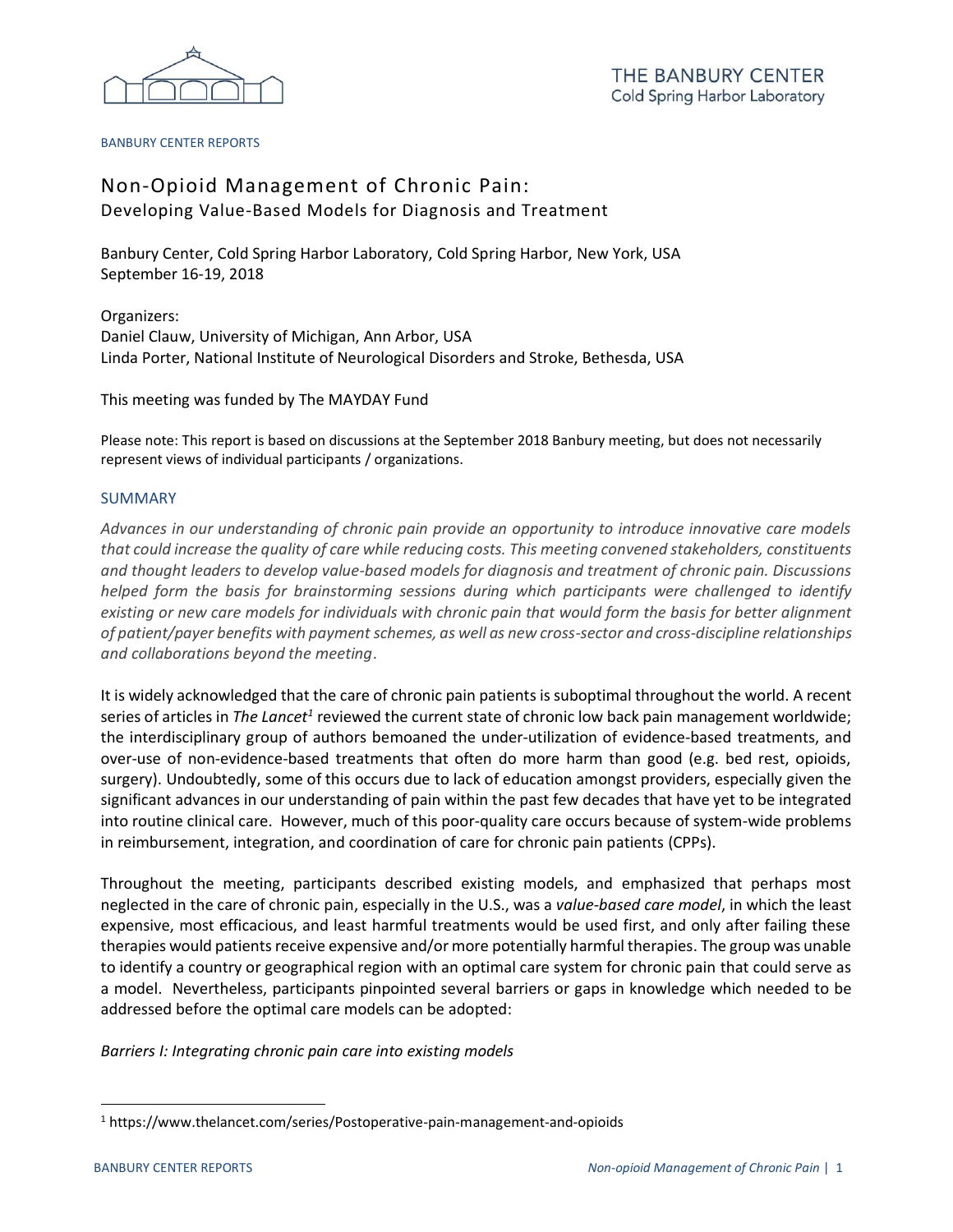

The first identified gap in knowledge was how the care of chronic pain could be optimally integrated into existing care models. It was widely acknowledged that chronic pain is so common that it needs to be primarily managed by primary care physicians (PCPs); there are not nearly enough pain medicine trained specialists in any country to provide this care. Yet, PCPs typically feel overwhelmed by the care of CPPs - both because they lack appropriate knowledge, and are not adequately compensated for the time it takes to provide high quality care to these patients. This problem is further exacerbated in the U.S. and many developed countries by the fee-for-service reimbursement models that predominate. These models favor the use of inexpensive, but marginally efficacious and unsafe therapies (e.g. opioids, bed rest), whilst encouraging expensive procedures with marginal efficacy.

Stepped care models emerged as the most promising method proposed for the care of CPPs, and those with some evidence. In these models, *Step One* starts before the person with chronic pain enters a healthcare system. The individual is surrounded with resources and treatments easily accessible for self-management, including websites, apps, and other sources of information. These tools can encourage simple, proven cognitive-behavioral strategies such as activity/exercise, cognitive-behavioral therapy, improved sleep, stress reduction. With this initial step, persons with pain (even before they become patients) can potentially avoid the need to access the healthcare system, in which more care for pain does not necessarily lead to better outcomes (e.g. opioids, surgery). Importantly, these resources and treatments account for the fact that many individuals with pain live in rural areas, where access to in-person therapies may be limited, making internetor telephonically-based strategies even more appealing. Meeting participants were particularly impressed with recent work in Australia addressing this need<sup>2</sup>.

When individuals do not respond to Step One interventions, treatment moves into the healthcare system (*Step Two*), and treatment managed by a PCP with a supporting team of providers and additional resources. Finally, *Step Three* includes extended care strategies with adjunct and specialty support for CPPs who require longer term treatment and management.

These new care models require reimbursement for care integration and coordination, and need to incorporate as many different types of providers as possible: Physicians, nurses, occupational and physical therapists, psychologists, social workers, pharmacists, and many others in the health system can all provide meaningful contributions to the care of individuals with chronic pain. Beyond established providers, new models will need to determine how to license and certify a large variety of other potential care providers (e.g., yoga and tai chi instructors, acupuncturists, marijuana dispensaries) so that they are eligible for reimbursement.

# *Barriers II: Improving the evidence base for pain treatments*

The second gap in knowledge identified during the meeting was the current evidence base for pain treatments, especially non-pharmacological therapies. Meeting participants representing payers indicated an openness to modifying reimbursement and care models, but did not feel there was enough of an evidence base to support reimbursement for all non-pharmacological therapies in all CPPs. The evidence gap is particularly notable for the older adult population in the U.S., where the Centers for Medicare and Medicaid Services needs evidence applicable to its beneficiaries to meet statutory coverage requirements.

This knowledge gap is a point of emphasis in the planned National Institutes of Health HEAL (Helping to End Addiction Long-term) Initiative<sup>3</sup>.

 $\overline{a}$ 

<sup>2</sup> See painHEALTH http://painhealth.csse.uwa.edu.au:8080/about.html

<sup>&</sup>lt;sup>3</sup> https://www.nih.gov/research-training/medical-research-initiatives/heal-initiative/heal-initiative-research-plan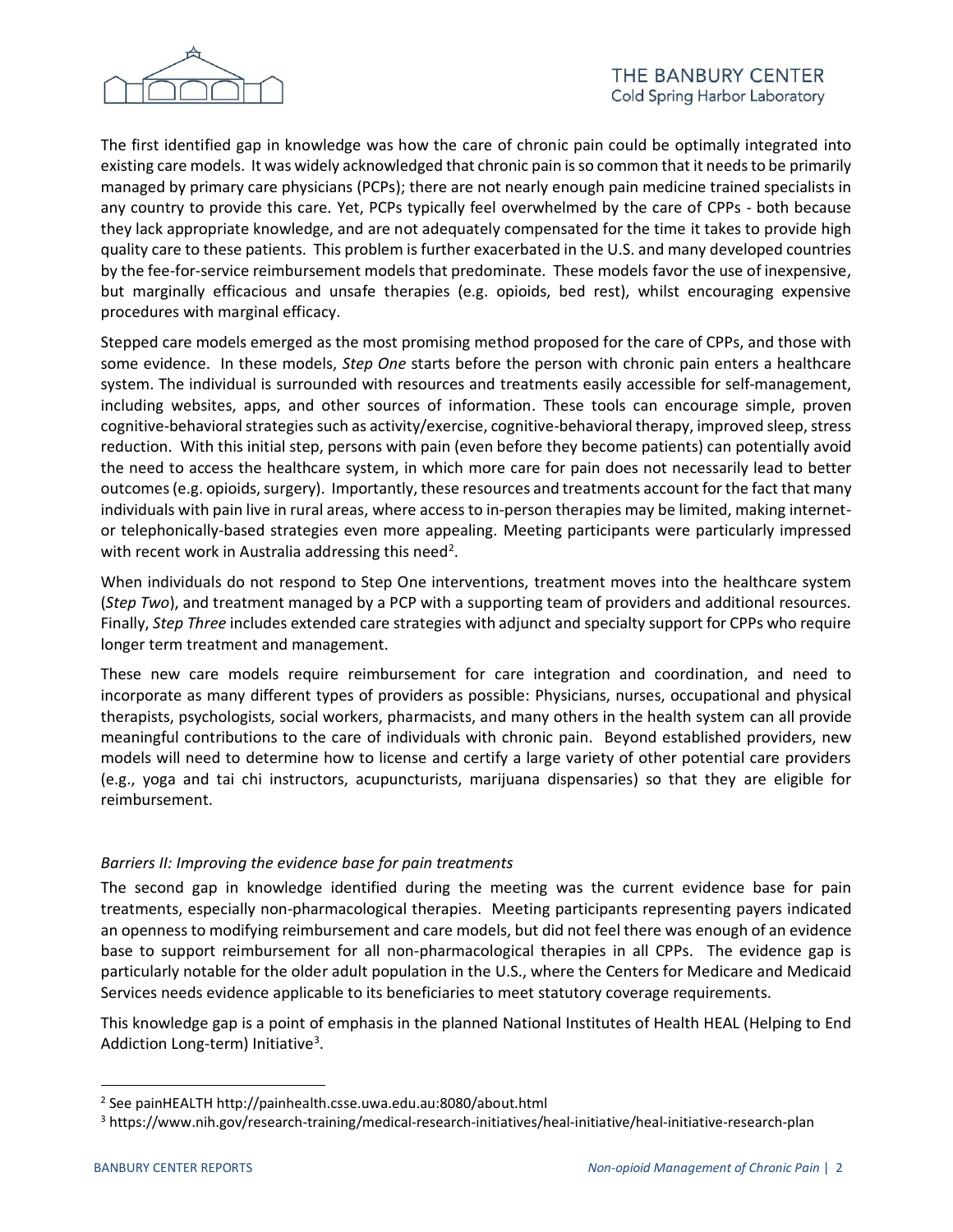

# *Barriers III: Formal research to meet evidence needs*

The final gap identified was formal research into innovative or optimal care models. While promising approaches have been used in a single study or clinic, most have not been more broadly exported. The participants were impressed by recent work in the U.S. Department of Veterans Affairs (VA) and Department of Defense (DoD) systems to modify care models for CPPs. The VA and DoD have funded demonstration projects or research studies that have informed the transition to stepped care models that emphasize the early use of non-pharmacological therapies, and focus on outcomes important to patients. At present this is more of an aspiration than reality, but the fact that these very large self-insured health systems are forging this path will provide some of the necessary evidence to determine which of these strategies work, and which do not.

> *Daniel Clauw & Linda Porter<sup>4</sup> April 2019*

 $\overline{a}$ 

<sup>4</sup> Please note: This report is based on discussions at the September 2018 Banbury meeting, but does not necessarily represent views of individual participants/organizations.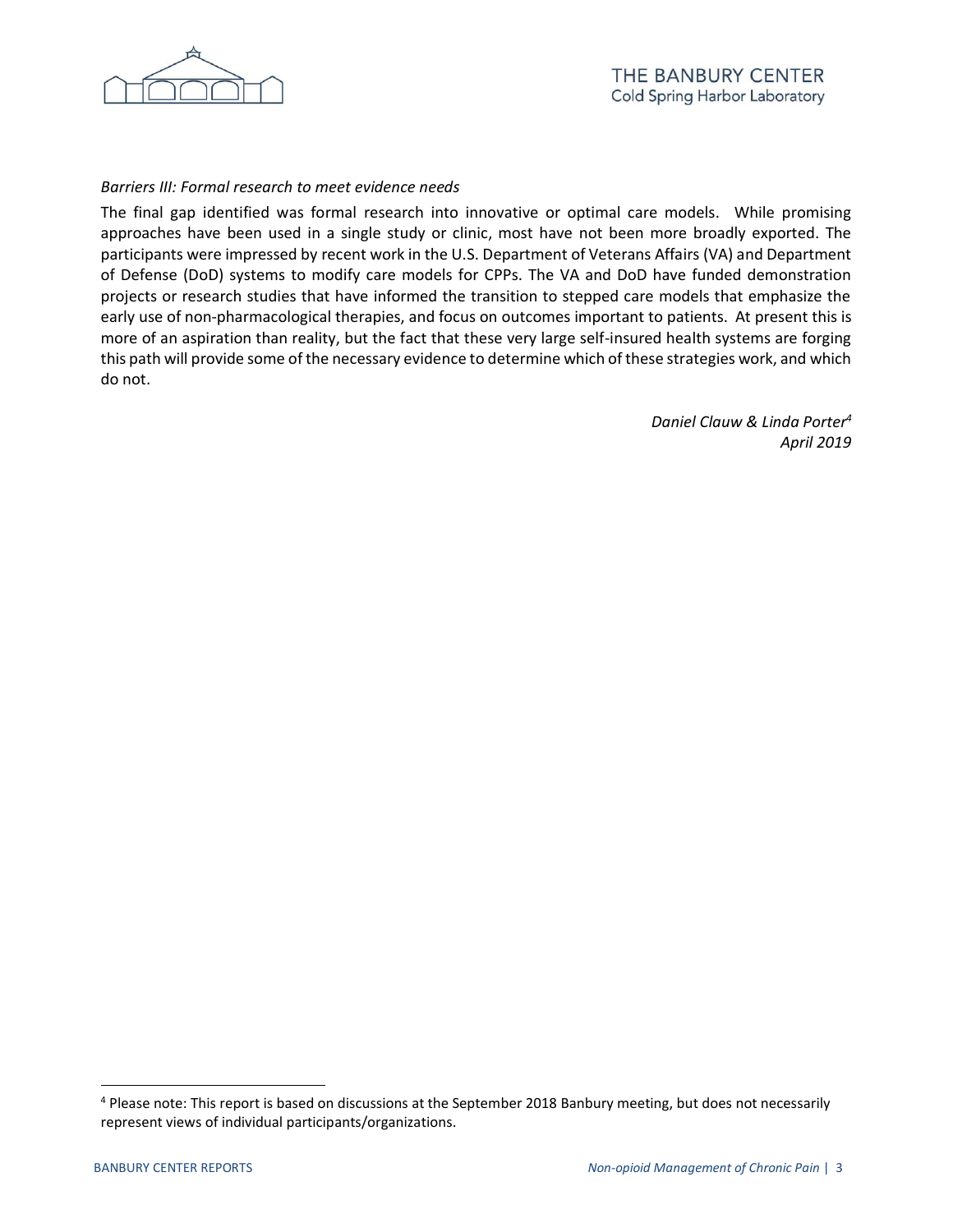

# MEETING SESSIONS

## **Session 1: Systems/Care Models I – Primary Care**

Bill McCarberg, University of California, San Diego, Poway, USA Kevin Gebke, Indiana University School of Medicine, Indianapolis, USA Lynn DeBar, Kaiser Permanente Washington Health, Seattle, USA Kurt Kroenke, Indiana University, Indianapolis, USA

## **SESSION 2: Systems/Care Models II – Integrating into Specialty Care**

Helen Slater, Curtin University, Perth, Australia Friedhelm Sandbrink, Veterans Affairs Medical Center, Washington, D.C., USA Steven Stanos, Swedish Health Care Center, Seattle, USA Ardith Doorenbos, University of Washington, Seattle, USA

## **SESSION 3: Systems/Care Models III – Patient Perspective**

Christin Veasley, Chronic Pain Research Alliance, Brookfield, USA

## **SESSION 4: Managing Pain Without Opioids**

Mary-Ann Fitzcharles, McGill University, Montreal, Canada James D'Olimpio, Northwell Health, Lake Success, USA Martin Cheatle, University of Pennsylvania, Philadelphia, USA Chester Buckenmaier, Uniformed Services University, Rockville, USA

#### **SESSION 5: Psychological Interventions**

Jennifer Haythornthwaite, Johns Hopkins University, Baltimore, USA Christine Rini, Hackensack University Medical Center, Hackensack, USA

#### **SESSION 6: Payers Perspective**

Shari Ling, Centers for Medicare & Medicaid Services, Baltimore, USA Terri Postma, Centers for Medicare & Medicaid Services, Woodlawn, USA Daniel Knecht, Aetna, New York, USA

#### **SESSION 7: Pain in Special Populations**

Rachael Coakley, Boston Children's Hospital, Boston, USA Christine Chambers, Centre for Pediatric Pain Research, Halifax, Canada Cary Reid, Weill Cornell Medicine, New York, USA

#### **SESSION 8: Potential Future Directions Driven by New Research**

Eric Bair, University of North Carolina, Chapel Hill, USA Daniel Clauw, University of Michigan, Ann Arbor, USA Linda Porter, National Institute of Neurological Disorders and Stroke, Bethesda, USA

#### **SESSION 9: Closing Discussions**